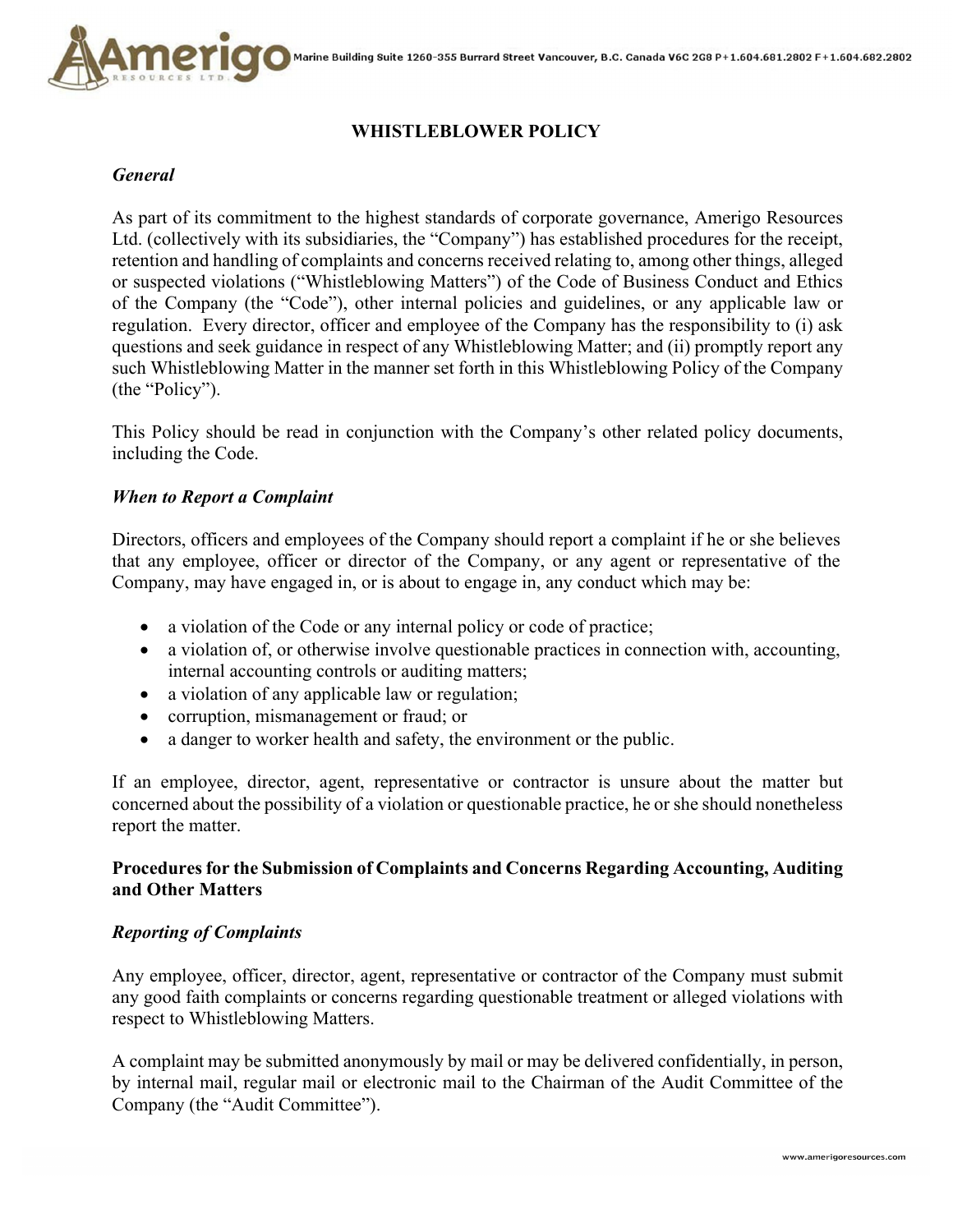

If the complaint is written and sent via mail, the individual reporting the complaint should mark the envelope as "confidential and private". If the complainant wishes to discuss the matter orally, he or she should indicate this in the submission and include a telephone number at which he or she might be contacted.

To the extent possible, any complaint should be factual rather than speculative, and should contain as much specific information as possible to allow for proper assessment. The complaint describing an alleged violation or concern should be candid and set forth all of the information that the complainant knows regarding the allegation or concern.

With respect to Whistleblowing Matters involving the possible violation of laws or regulations, employees, officers and directors may also choose to bring such concerns to an outside regulatory authority. However, the Company is committed to taking internal action in response to such concerns and would appreciate the opportunity to do so, if appropriate.

## *Outside service*

If you prefer to report any suspected Code violations anonymously, including concerns regarding accounting, internal accounting controls, and other auditing matters, the Company has hired an independent third party, WhistleBlower Security Inc., to manage all of the complaints received. There are three ways to submit a complaint: (1) filing a report online; (2) calling the toll free Compliance Hotline number; and (3) submitting an email. These service are provided in English and Spanish. All reports generated by the service are transmitted to the Chairman of the Audit Committee.

## *Treatment and Reporting of Complaints and Investigations*

Upon receipt of a complaint, the Chairman of the Audit Committee shall make a determination, in his or her reasonable judgment, whether a reasonable basis exists for commencing an investigation into the complaint. To assist in making this determination, the Chairman of the Audit Committee may conduct, or delegate authority to others to conduct, an initial, informal inquiry. To the extent possible, all complaints will be handled in a confidential manner; however, it should be noted that confidentiality could limit the investigator's ability to conduct a complete inquiry.

The Chairman of the Audit Committee shall report regularly to the Audit Committee about all complaints submitted to him or her since the last report, together with his determination of the complaint and the results, if any, of any informal investigations.

The Audit Committee will then determine, in its reasonable judgment, whether a reasonable basis exists for commencing a formal investigation into the complaint or whether to forward the complaint to the Corporate Governance, Nominating and Compensation Committee (the "Governance Committee") if the complaint does not relate to accounting and auditing controls and procedures, securities compliance and other matters pertaining to fraud against the Company. If the Audit Committee makes a determination that: (i) there is substantive merit to the complaint; and (ii) it will assume carriage of the complaint, then it shall instruct the appropriate person to proceed with a formal investigation.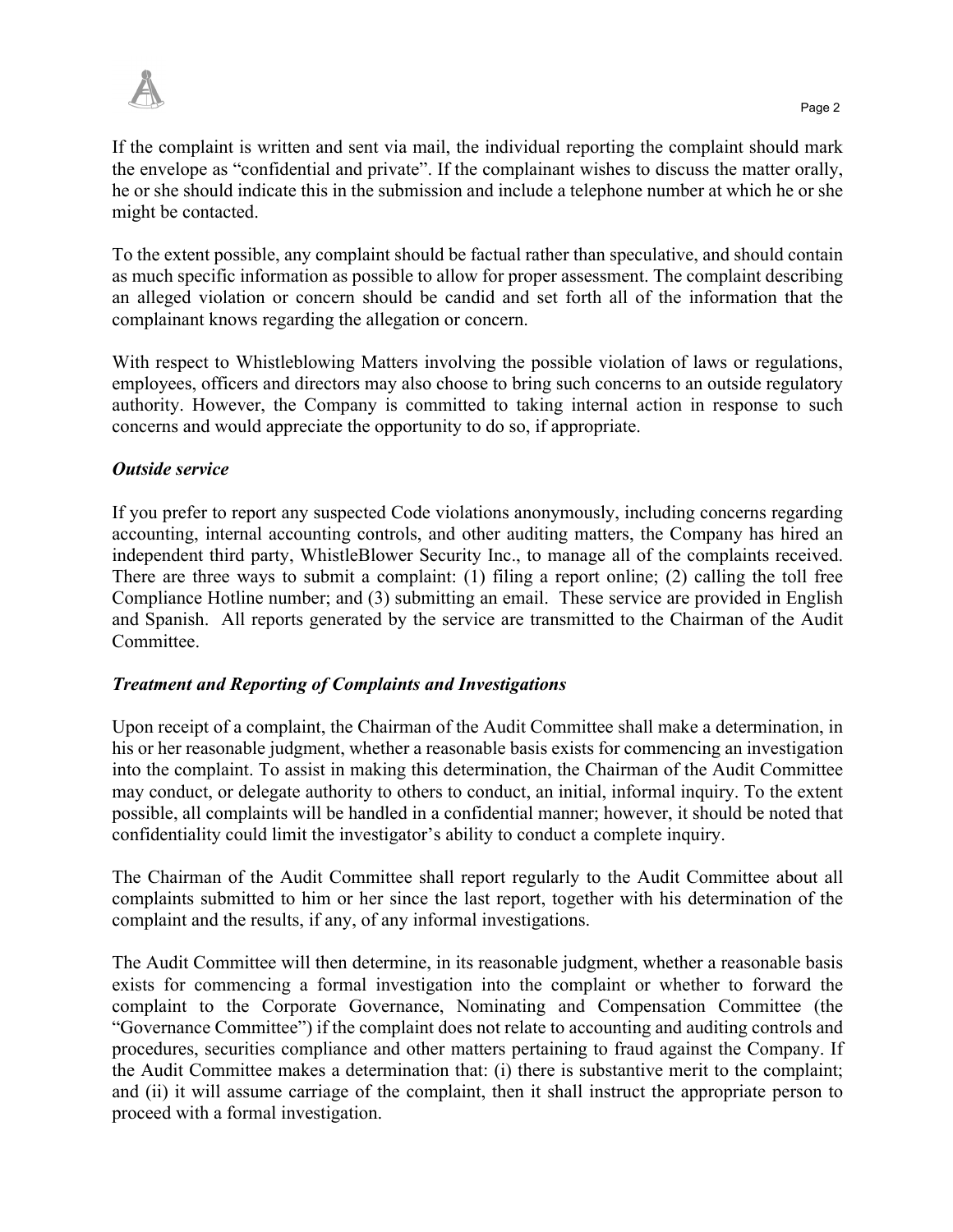

In the event the complaint is forwarded to the Governance Committee by the Audit Committee, and the Governance Committee determines that: (i) there is substantive merit to the complaint; and (ii) it will assume carriage of the complaint, then it shall instruct the appropriate person to proceed with a formal investigation.

The Chair of the Audit Committee (or another appropriate person) shall oversee all investigations under the authority of the Audit Committee or the Governance Committee, as the case may be. The Audit Committee or the Governance Committee, as the case may be, shall have the authority to retain outside legal or accounting expertise in any investigation as it deems necessary to conduct the investigation in accordance with its charter and this Policy.

### *Corrective Action*

The Audit Committee, with input from management of the Company, if requested, will determine the validity of a complaint and any corrective action, as appropriate.

It is the responsibility of the Audit Committee or the Governance Committee, as the case may be, to report to management of the Company any non-compliance with legal and regulatory requirements and to ensure that management takes corrective action, including, where appropriate, reporting any violation to the applicable federal, provincial, state or regulatory authorities. Directors, officers and employees that are found to have violated any laws, governmental regulations or policies of the Company will face appropriate, case specific disciplinary action, which may include demotion or discharge and other matters referred to in the Code.

### *No Retaliation*

The Company will not retaliate and will not allow any retaliation or discrimination by its employees, officers or directors of any kind against any complainant who submitted a good faith complaint. Specifically, the Company will not discharge, demote, suspend, threaten, harass or in any other manner discriminate or retaliate against any complainant submitting a good faith complaint.

In addition, neither the Company nor any of its employees, officers or directors may retaliate or discriminate against any employee, officer, director, agent, representative or contractor who lawfully provides information to the proper authorities regarding any conduct which the employee, officer or director reasonably believes constitutes a violation of federal, provincial or state securities or antifraud laws, or who participates in or otherwise assists with a proceeding relating to such potential violations by the Company or its employees, officers or directors.

However, groundless or unwarranted complaints, including those with vindictive intent, are not acceptable. Appropriate disciplinary measures will be taken by the Company if allegations are initiated for malicious reasons or in bad faith.